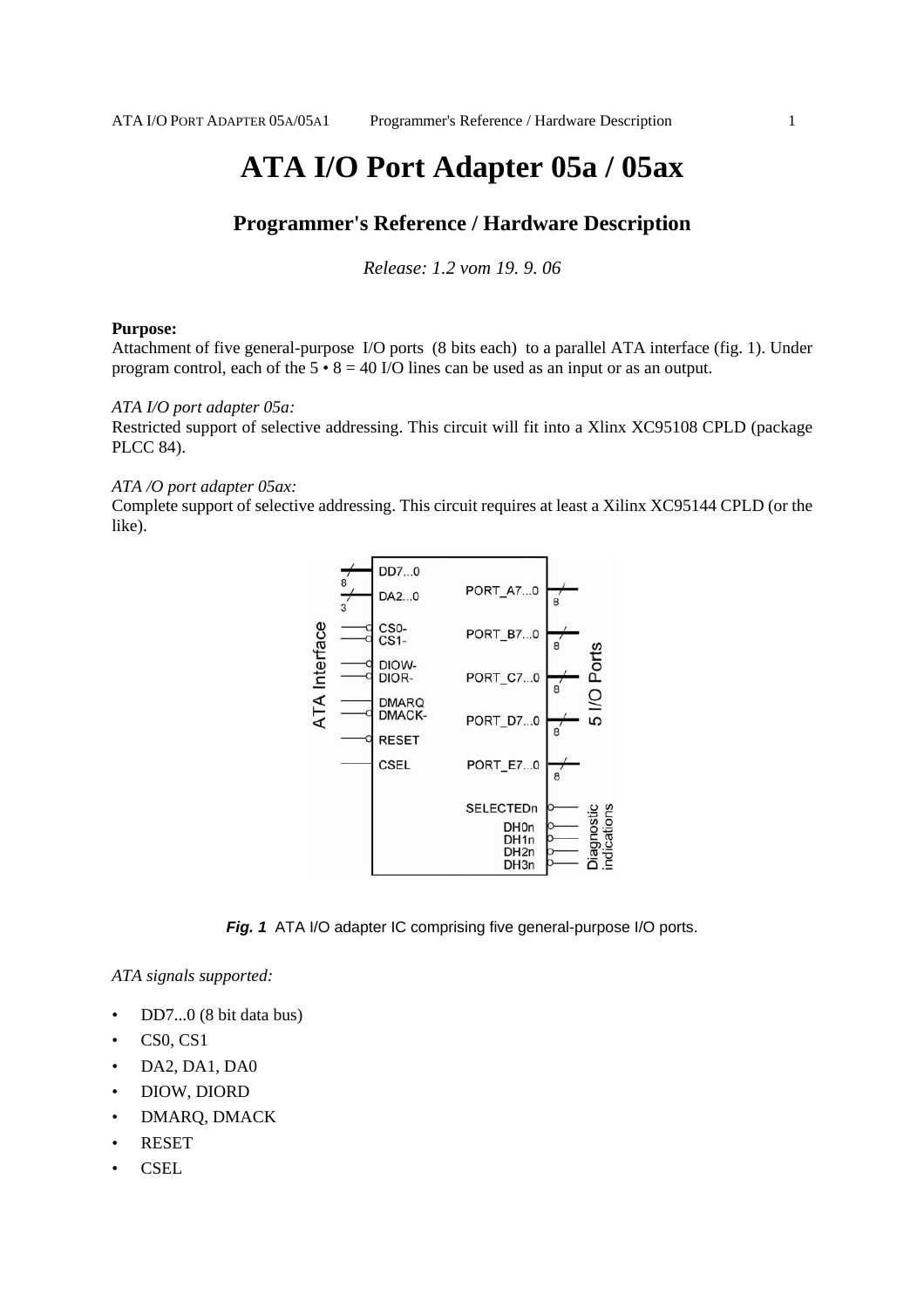*ATA signals not supported:*

- DD15...8
- INTRQ, IORDY
- DASP, PDIAG, CSEL

#### *Principles of I/O port operation*

The I/O ports are similar to the typical I/O ports of well-known microcontroller families (Microchip PIC, Atmel AVR and the like). Each I/O port comprises a direction control register (DIR) and a data register (DAT). The DIR bit positions control the direction of the corresponding I/O signals (fig. 2):

- If the DIR bit is set to zero, the corresponding I/O pin is configured as an input, the pin driver being in high impedance state.
- If the DIR bit is set to one, the corresponding I/O pin is configured as an output. The potential (low or high) on the I/O pin corresponds to the bit in the DAT register.

*After reset:*

 $DIR = 00H$  (all I/O pins are in high impedance state),  $DATA = 00H$ .



*Fig. 2* Principal structure of an I/O bit position.

#### *ATA device selection*

Via the CSEL input, the I/O adapter can be configured as device 0 (master) or device 1 (slave):

- $CSEL = 0$ : Master (Device 0),
- $CSEL = 1$ : Slave (Devicve 1).

Typically, CSEL will be wired to Low or High potential or connected to the CSEL line of the ATA interface (Cable Select).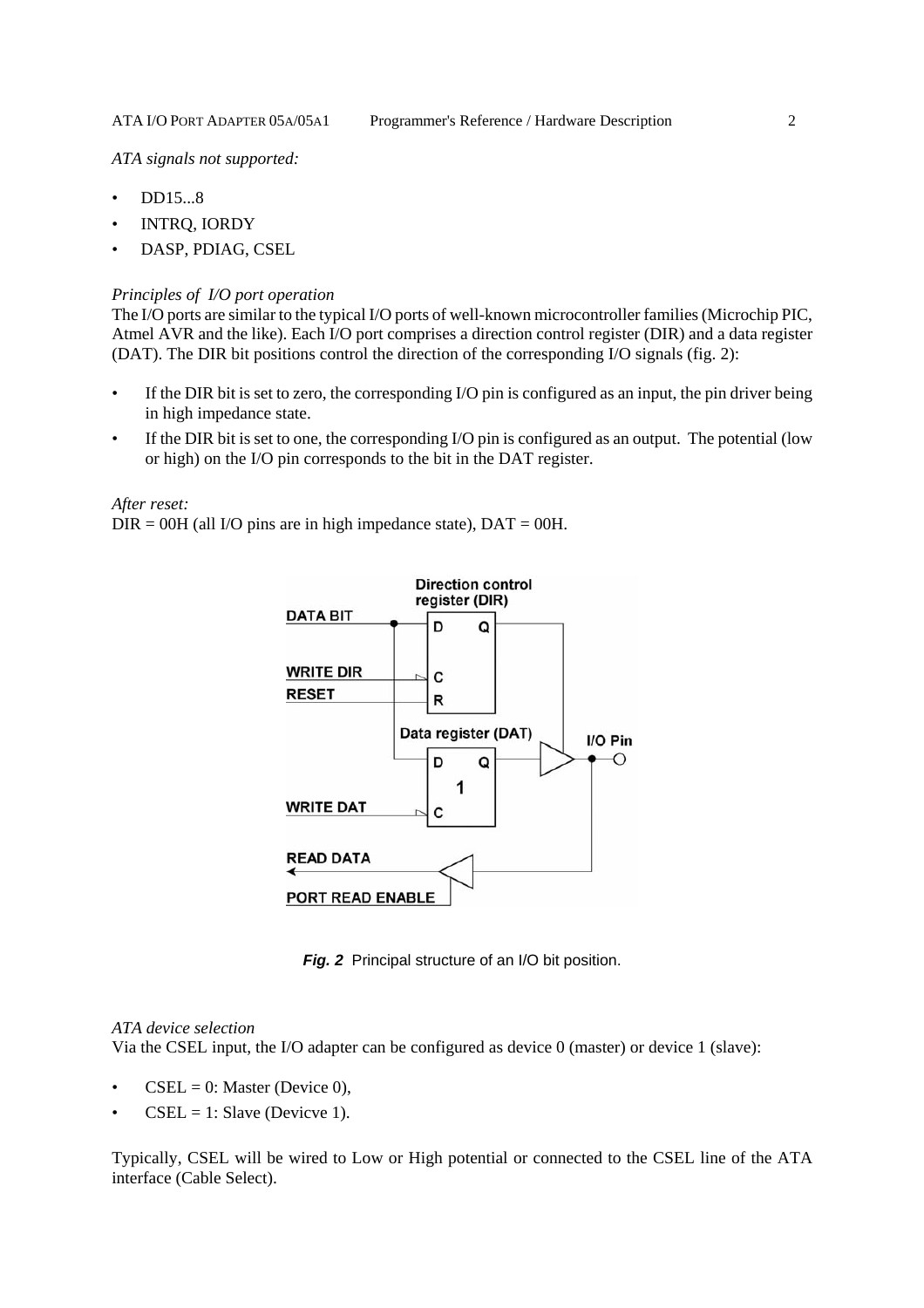#### *I/O addressing*

Each of the five ports (A... E) has its own port address in the DH register (fig. 3, table 1). Within each port, the data register (DAT) as well as the direction control register (DIR) are to be addressed (table 2).

| - |  | <b>DEVICE</b> | I/O Port Selection (Port Address) |  |  |  |
|---|--|---------------|-----------------------------------|--|--|--|

| DH register bits 3 0 | I/O port  |  |  |
|----------------------|-----------|--|--|
| 1H                   | Port A    |  |  |
| 2H                   | Port B    |  |  |
| 3H                   | Port C    |  |  |
| 4H                   | Port D    |  |  |
| 5H                   | Port E    |  |  |
| all other values     | no effect |  |  |

|  |  |  | Fig. 3 DH register content. |
|--|--|--|-----------------------------|
|--|--|--|-----------------------------|

**Table 1** I/O Port addressing via DH register.

| <b>CS</b><br><b>Register Address DA</b> |    |   |   | <b>Legacy ATA Ports</b> |            |                                                    |                 |     |     |     |
|-----------------------------------------|----|---|---|-------------------------|------------|----------------------------------------------------|-----------------|-----|-----|-----|
| $1 -$                                   | 0- | 2 |   | 0                       | <b>Hex</b> | <b>Register</b>                                    |                 |     | 3   |     |
|                                         | 0  |   |   | 0                       | 4          | Data register (DAT)                                | 1F4             | 174 | 1EC | 16C |
|                                         | 0  |   | 0 |                         | 5          | Direction control register (DIR)                   | 1F <sub>5</sub> | 175 | 1ED | 16D |
|                                         | 0  |   |   |                         | 6          | Device selection and port address<br>register (DH) | 1F6             | 176 | 1EE | 16  |

**Table 2** Register addressing within a selected I/O port. Read accesses to either DAT or DIR addresses will read back the potentials on the I/O pins.

#### *I/O port selection*

Writing into a register of or reading from an I/O port requires two steps:

- 1. Select the ATA device and the I/O port by writing into the DH register.
- 2. Write to or read from either the data register or the direction control register of the selected port.

A port address loaded into the DH register will be retained. Therefore, if an already selected port is to be accessed, step 1 could be skipped.

#### *Write operations*

A write access to one of the ATA port addresses according to table 2 will write the data byte into the DH register or into the data register or the direction control register of the selected I/O port. A write access with any other address has no effect upon the I/O adapter.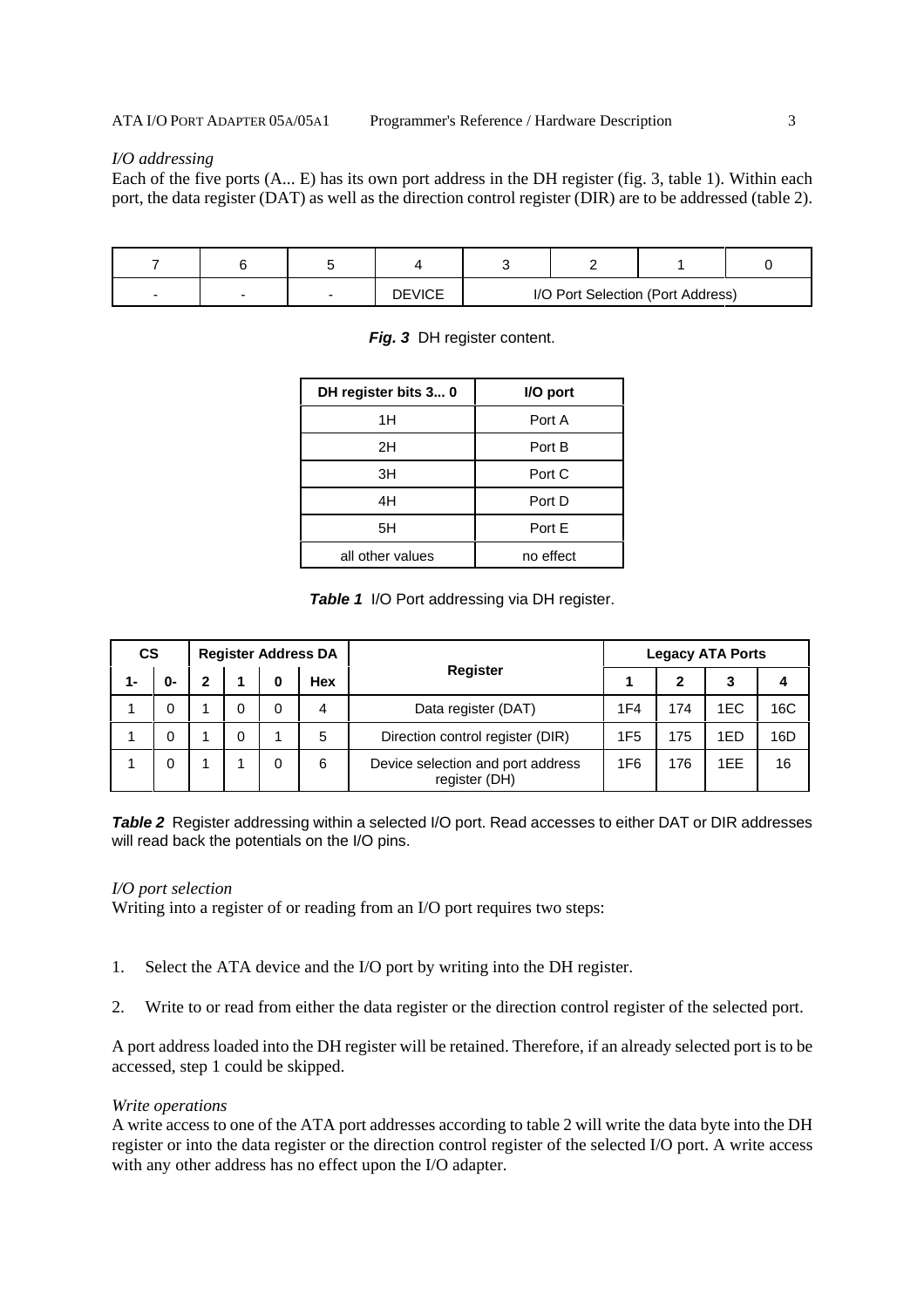#### *Read operation*s

Contrary to the operation of some microcontroller ports (like those of the Atmel AVR controllers), only the potentials (low or high) on the I/O pins can be read back. A read access to the direction control register or to the data register will return the potentials on the corresponding I/O pins. If a read access is directed to the DH register or to a port address which does not belong to the allocated range of addresses (selective addressing), the adapter will not act upon the data bus. Thus, the ATA host adapter will deliver a value FFH. The result of read operations with other addresses is not defined.

Writing into a register of an I/O port requires two steps:

- 1. Select the ATA device and the I/O port by writing into the DH register.
- 2. Perform a read access to either the data register or the direction control register of the selected port.

A port address loaded into the DH register will be retained. Therefore, if an already selected port is to be accessed, step 1 could be skipped.

#### *Selective addressing*

Selective addressing is a provision to permit attaching more than one ATA I/O adapter at one interface cable. With this feature implemented, the adapter will only react on particular port addresses.

- The ATA I/O port adapter 05ax will react only on the port addresses shown in table 1 (1H...5H).
- The ATA I/O port adapter 05a1 will react only on port addresses 0H...5H.

#### *Notes:*

- 1. The selective addressing feature can be omitted if the adapter will be the only ATA I/O circuit at the interface cable.
- 2. If selective addressing is not to be implemented at all, the READ\_ADRS input of the ATA I/O front end is to be connected to High potential.

#### *Diagnostic indications:*

These signals are provided to drive LEDs (active low). The LEDs will show:

- Whether the adapter has been selected.
- The port address field of the DH Register (DH3...0).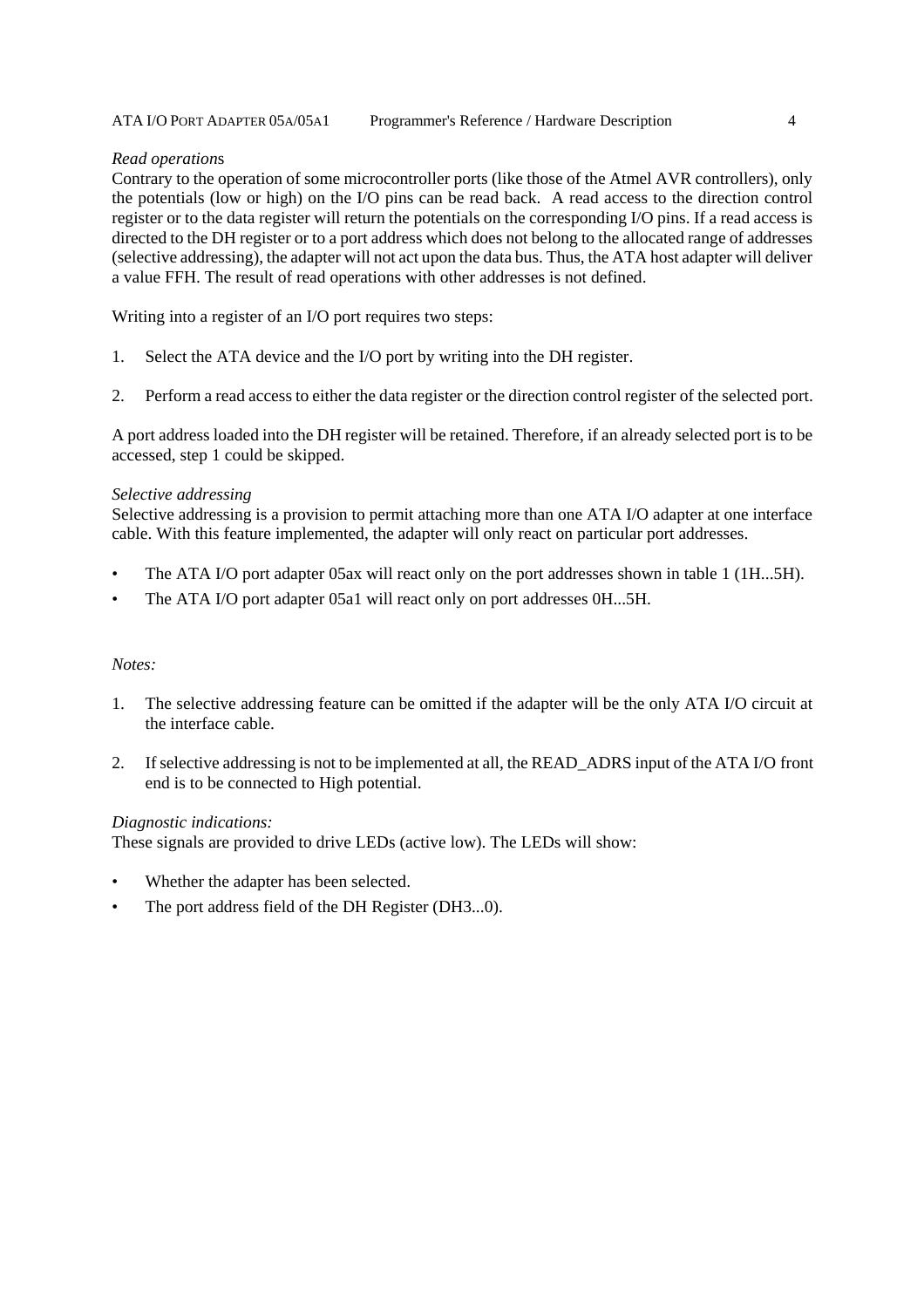# **ATA I/O port adapter 05a pinout:**

| Pin | Signal       |          | Pin Signal    |
|-----|--------------|----------|---------------|
| No. | Name         | No. Name |               |
|     | $1$ DD<4>    |          | 43 DH3n       |
|     | 2 PORTE<0>   | 44       | DA0           |
|     | 3 PORTE<1>   | 45       | DD < 0        |
|     | 4 PORTB<0>   |          | 46 DD<5>      |
|     | 5 PORTB<1>   |          | 47 PORTA<7>   |
|     | 6 PORTA<0>   |          | 48 PORTD<5>   |
|     | 7 PORTD<0>   |          | 49 GND        |
| 8   | GND          |          | 50 PORTD<7>   |
| 9   | <b>DIOWn</b> |          | 51 PORTC<5>   |
| 10  | DIORn        |          | 52 PORTC<7>   |
|     | 11 PORTC<0>  |          | 53 SELECTEDn  |
|     | 12 PGND      | 54       | CSDn          |
|     | 13 DH0n      |          | 55 DMARQ      |
|     | 14 DD<1>     | 56       | <b>DMACKn</b> |
|     | 15 PORTE<4>  |          | 57 REO        |
|     | 16 GND       | 58       | DD < 2        |
|     | 17 PORTE<5>  | 59       | TDO           |
|     | 18 PORTB<4>  | 60       | GND           |
|     | 19 PORTB<5>  |          | 61 PORTE<6>   |
|     | 20 PORTA<4>  |          | 62 PORTE<7>   |
|     | 21 PORTD<4>  |          | 63 PORTB<6>   |
|     | 22 VCC       |          | 64 VCC        |
|     | 23 PORTC<4>  |          | 65 PORTB<7>   |
|     | 24 DD<7>     |          | 66 PORTA<6>   |
|     | 25 PGND      | 67       | PORTD<6>      |
|     | 26 DA2       |          | 68 PORTC<6>   |
|     | 27 GND       |          | 69 CS1n       |
| 28  | TDI          | 70       | DA1           |
| 29  | TMS          |          | 71 DD<3>      |
| 30  | TCK          |          | 72 PORTE<2>   |
|     | 31 CSEL      |          | 73 VCC        |
| 32  | DD < 6       | 74       | RESETn        |
| 33  | PORTA<1>     | 75       | PORTE<3>      |
|     | 34 PORTA<3>  | 76       | REI           |
|     | 35 PORTA<5>  | 77       | PGND          |
|     | 36 PORTD<1>  | 78       | <b>VCC</b>    |
| 37  | PORTD<3>     | 79       | PORTB<2>      |
| 38  | <b>VCC</b>   | 80       | PORTB<3>      |
| 39  | PORTC<1>     | 81       | PORTA < 2     |
| 40  | PORTC < 3    | 82       | PORTD < 2     |
| 41  | DH1n         | 83       | PORTC<2>      |
|     | 42 GND       |          | 84 DH2n       |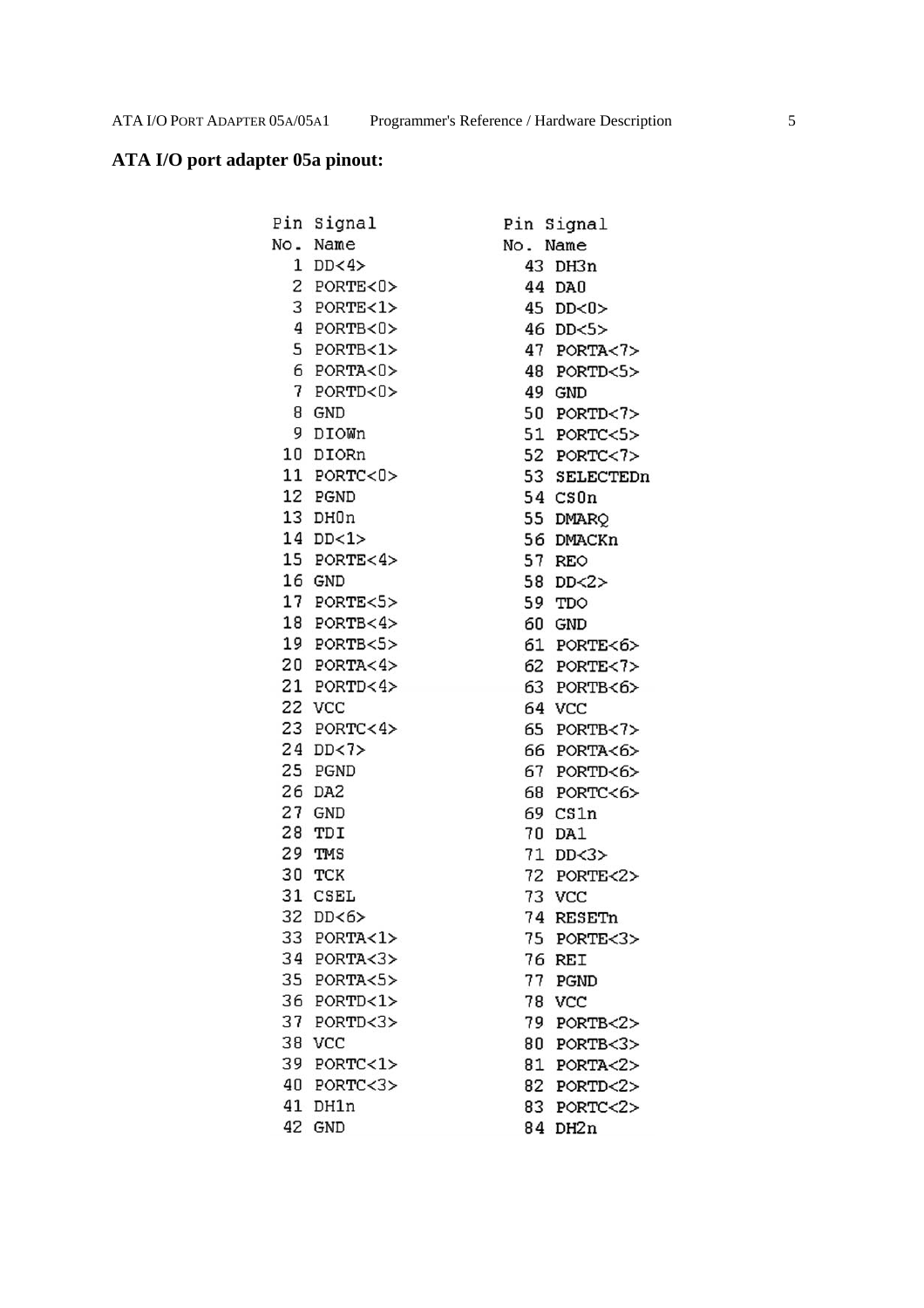| 45<br>14<br>58<br>71<br>1<br>$\overline{46}$<br>$\overline{32}$<br>24                                 | DD <sub>0</sub><br>DD <sub>1</sub><br>DD <sub>2</sub><br>DD <sub>3</sub><br>DD <sub>4</sub><br>DD <sub>5</sub><br>DD <sub>6</sub><br>DD7 | A0<br>ATA05a<br>A1<br>A <sub>2</sub><br>A3<br>A4<br>A <sub>5</sub><br>A6<br>A7                                                                      | 6<br>$\overline{33}$<br>81<br>34<br>$\overline{20}$<br>$\overline{35}$<br>66<br>47              |
|-------------------------------------------------------------------------------------------------------|------------------------------------------------------------------------------------------------------------------------------------------|-----------------------------------------------------------------------------------------------------------------------------------------------------|-------------------------------------------------------------------------------------------------|
| 44<br>70<br>26                                                                                        | DA0<br>DA1<br>DA <sub>2</sub>                                                                                                            | B <sub>0</sub><br><b>B1</b><br>B <sub>2</sub><br>B3                                                                                                 | <u>4</u><br>5<br><u>79</u><br>80                                                                |
| 54<br>69                                                                                              | CS <sub>0</sub> n<br>CS1n                                                                                                                | B4<br>B <sub>5</sub><br>B <sub>6</sub>                                                                                                              | 18<br><u>19</u><br>63                                                                           |
| 10<br>9                                                                                               | <b>DIORn</b><br><b>DIOWn</b>                                                                                                             | <b>B7</b><br>CO<br>C <sub>1</sub>                                                                                                                   | 65<br><u> 11</u><br><u>39</u>                                                                   |
| 55<br>56                                                                                              | <b>DMARQ</b><br><b>DMACKn</b>                                                                                                            | C <sub>2</sub><br>C <sub>3</sub><br>C4                                                                                                              | 83<br>40<br>$\overline{23}$                                                                     |
| 31<br>74                                                                                              | CSEL<br><b>RESETn</b>                                                                                                                    | C <sub>5</sub><br>C <sub>6</sub><br>C7                                                                                                              | 51<br>68<br>52                                                                                  |
| 22<br>38<br>64<br>73<br>78<br>$\overline{\mathbf{8}}$<br>12<br>16<br>25<br>27<br>42<br>49<br>60<br>77 | $\mathsf{V}_{\mathsf{cc}}$<br>GND                                                                                                        | D <sub>0</sub><br>D1<br>D <sub>2</sub><br>D3<br>D4<br>D <sub>5</sub><br>D <sub>6</sub><br>D7<br>E0<br>E1<br>E2<br>E3<br>E4<br>E5<br>E6<br>E7<br>REO | 7<br>36<br>82<br>37<br>21<br>48<br>67<br>50<br>2<br>3<br>72<br>75<br>15<br>17<br>61<br>62<br>57 |
| 76<br><u>28</u><br>29                                                                                 | <b>REI</b><br>TDI                                                                                                                        | SELECTEDn<br>DH <sub>On</sub><br>DH1n<br>DH <sub>2n</sub><br>DH3n                                                                                   | 53<br>13<br>41<br>84<br>43                                                                      |
| 30                                                                                                    | TMS<br>TCK                                                                                                                               | <b>TDO</b>                                                                                                                                          | 59                                                                                              |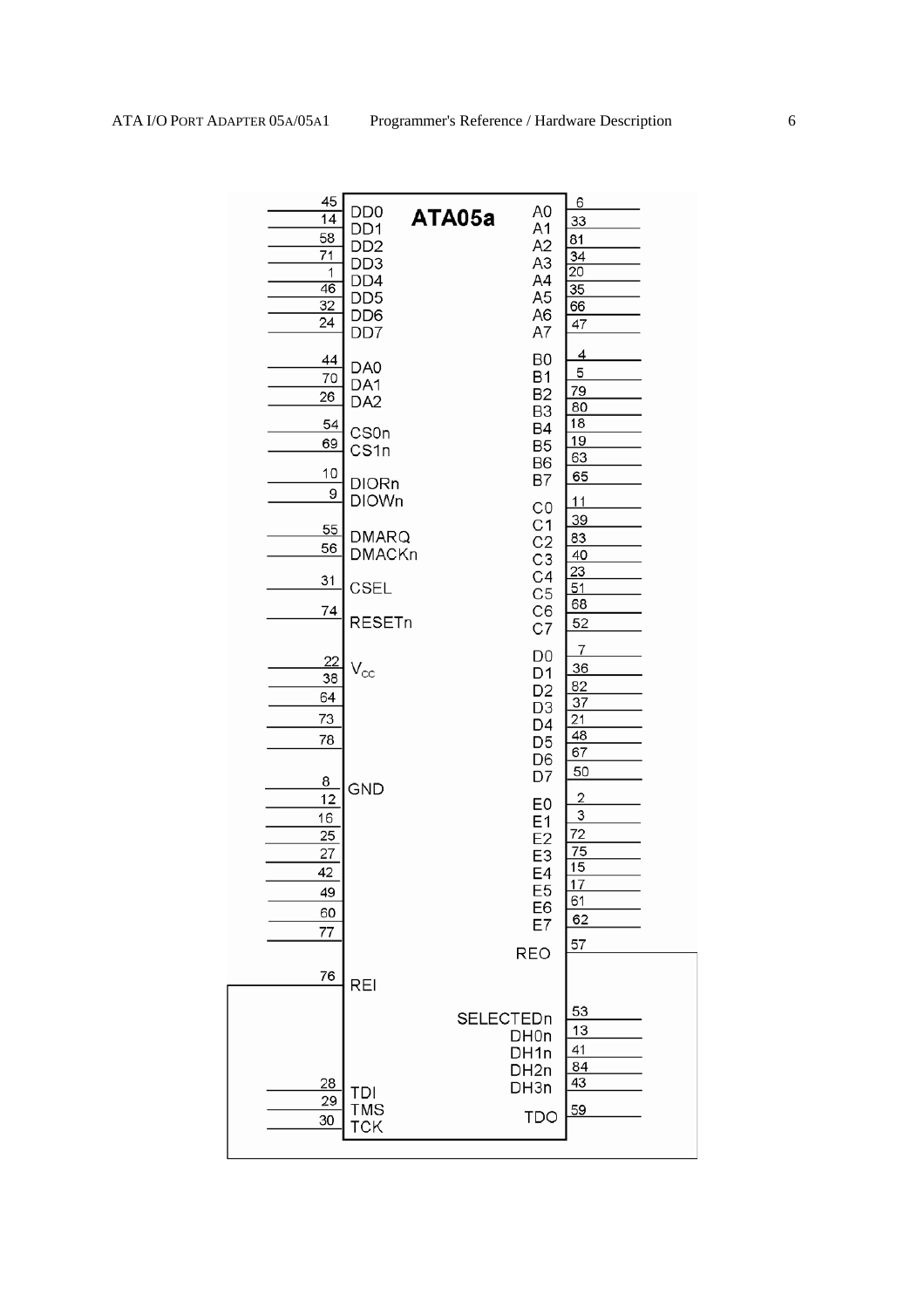### **The ATA interface:**



### **DAT / DIR address decoder and selective addressing:**



# ATA\_FRONTEND\_01a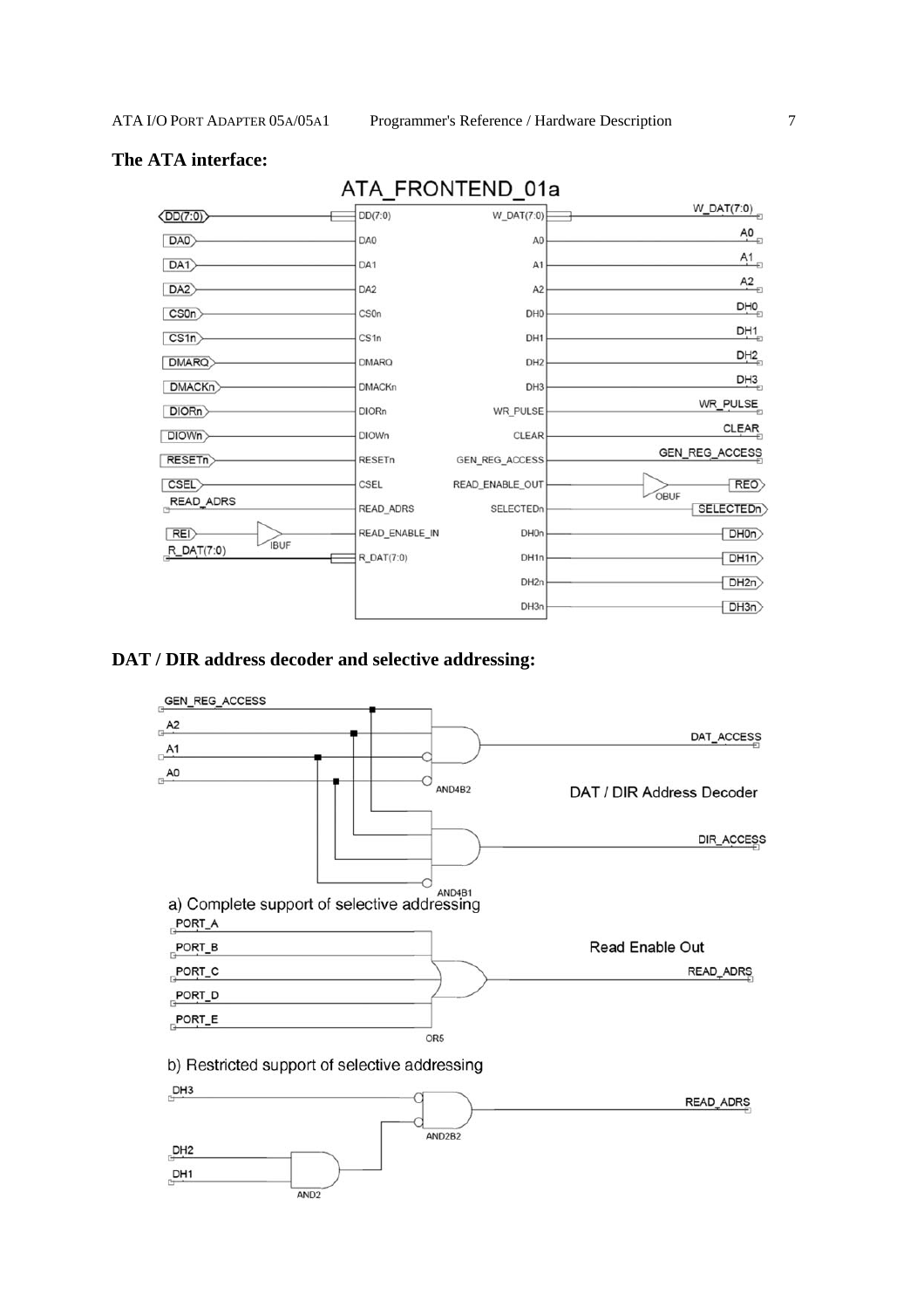### **Port address decoder:**

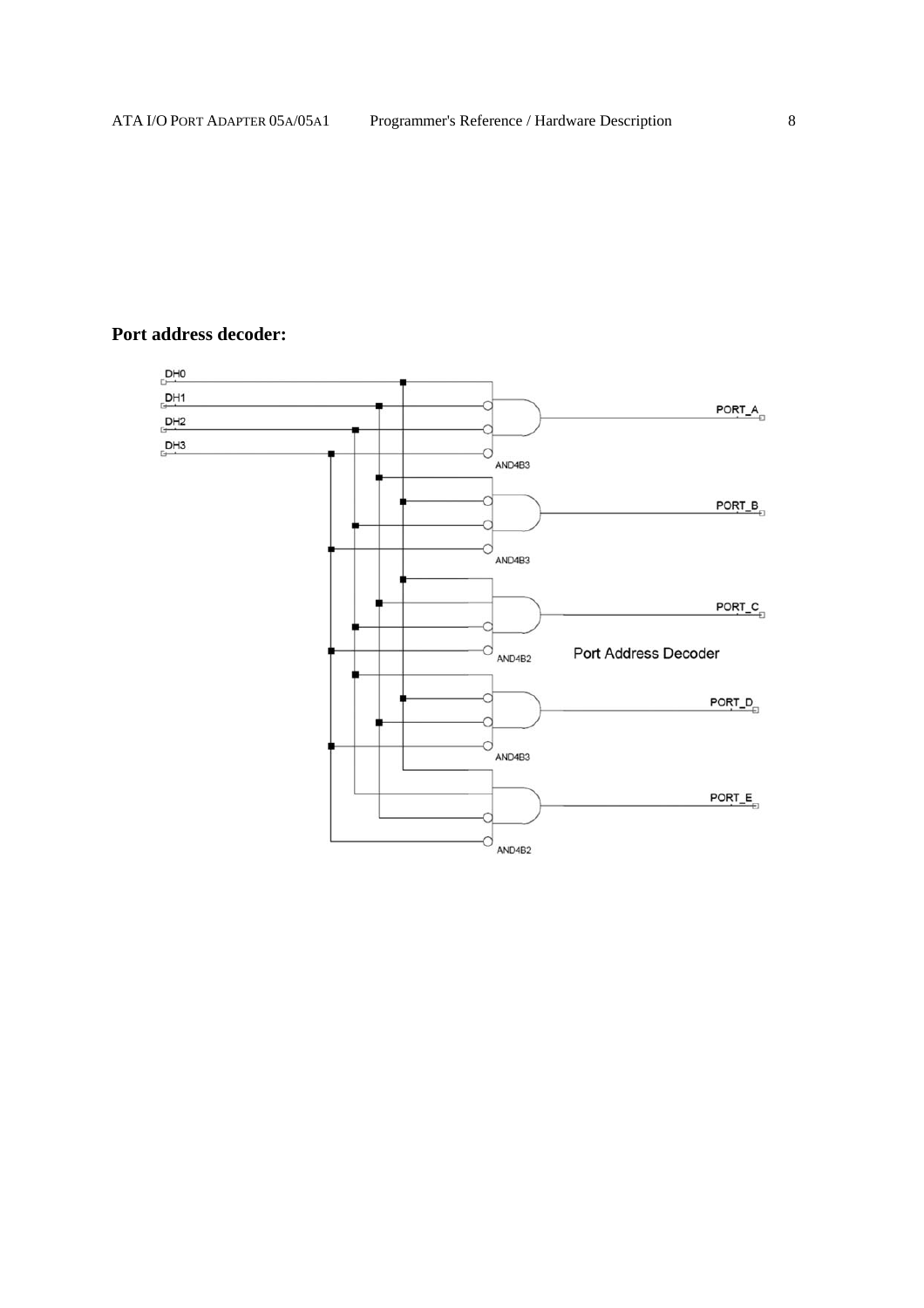

# **Write enable signals to all of the DIR and DAT registers:**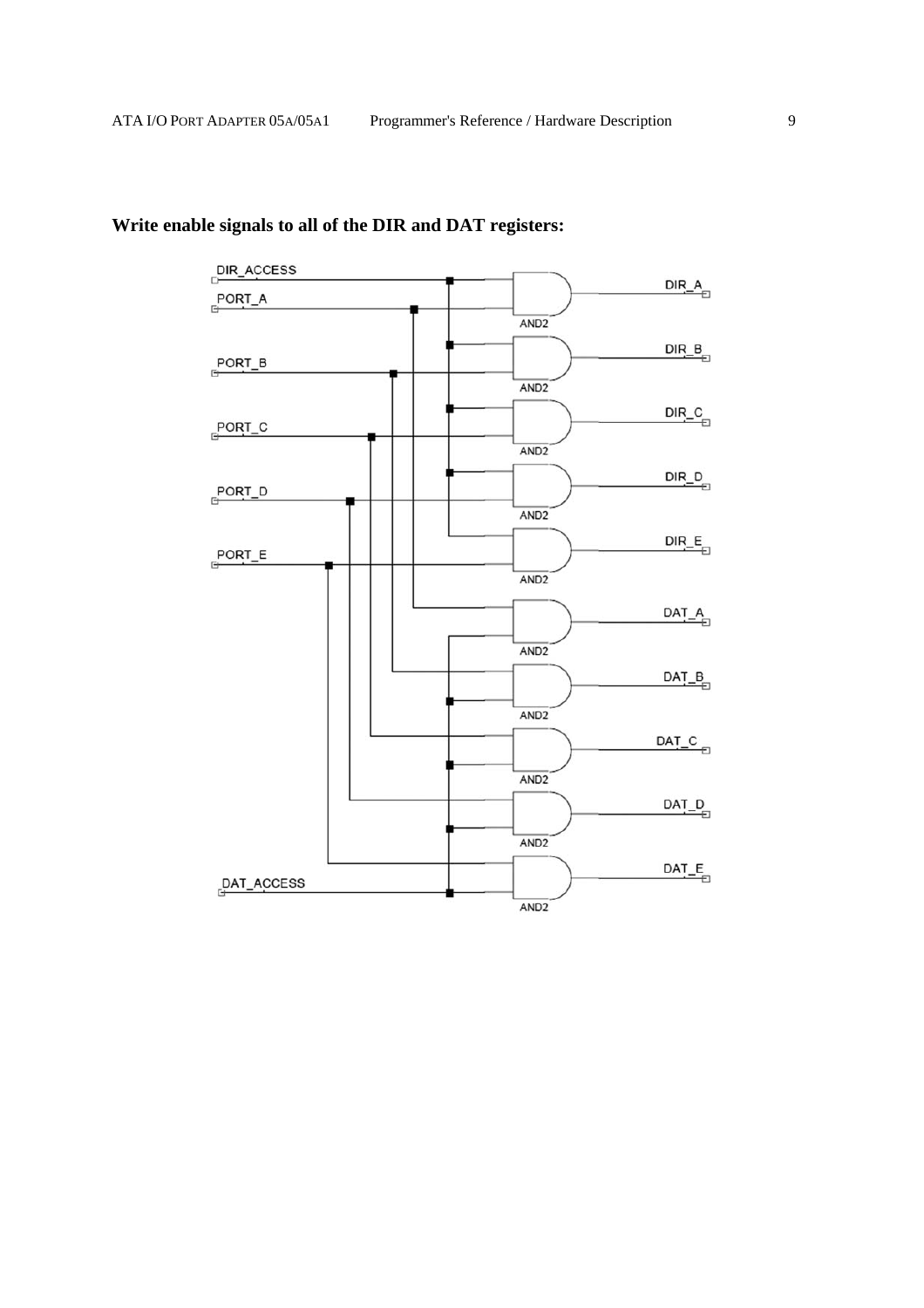## **I/O ports A to D:**

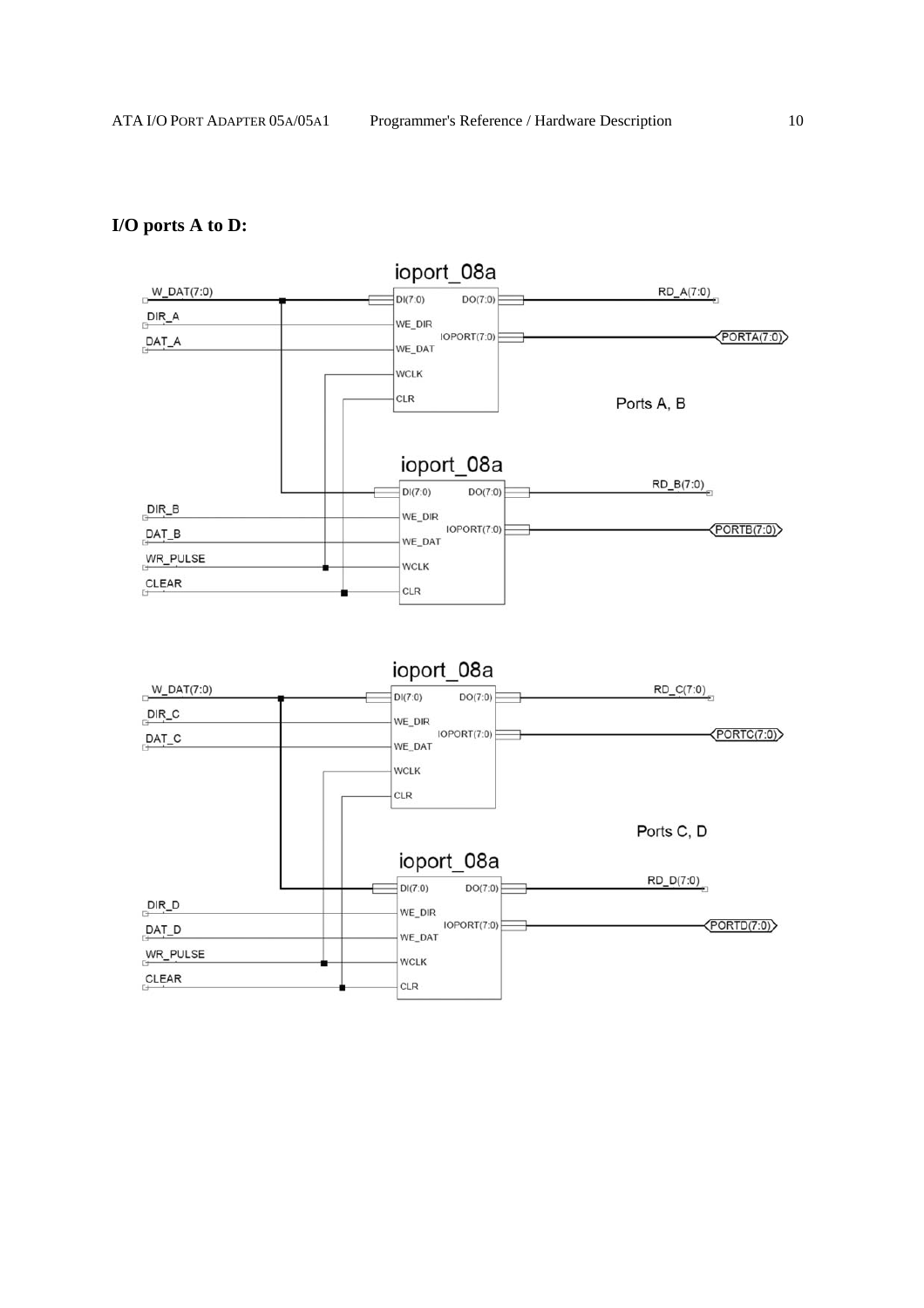

### **Read data selector and I/O port E:**

### **Internals of an I/O port (1): DIR and DAT registers:**